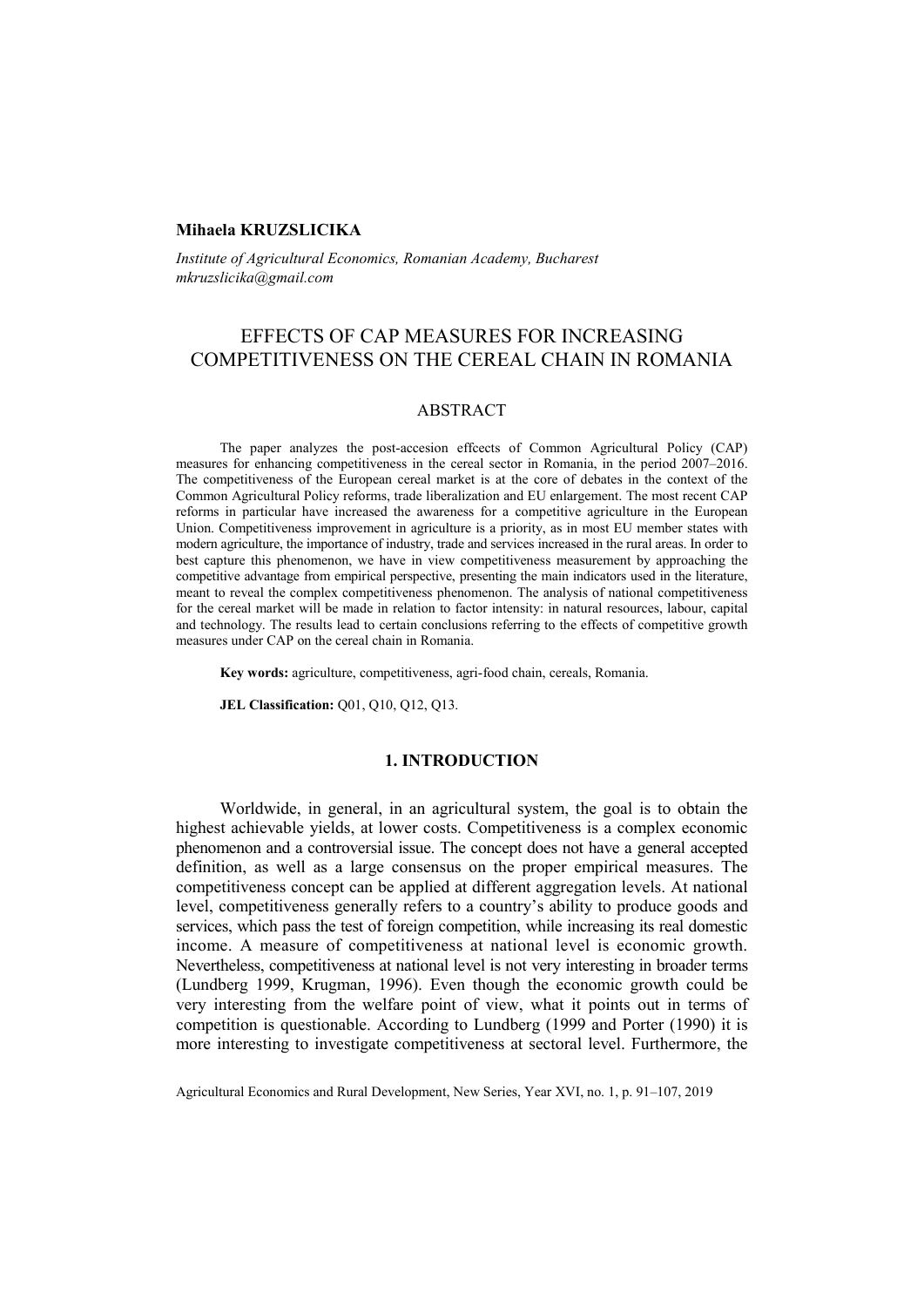competitiveness of companies is also linked to the country's competitiveness. More relevant is to study competitiveness at sector or sub-sector level. In order to study competitiveness, this is often defined as the ability of a country to gain and maintain profit on the market, on the domestic market and/or the export market.

The competitiveness of the European cereal market is at the core of many debates in the context of the Common Agricultural Policy, trade liberalization and EU enlargement. In particular, the most recent CAP reforms have increased awareness on competitive agriculture within the European Union.

The rural development policy aims at enhancing competitiveness in agriculture and forestry; improving the rural area and rural life quality and diversification of rural economies. These issues are a priority as in most EU Member States, with a developed and modern agriculture, the importance of industry, trade and more recently, of services has increased in the rural area.

### **2. STATE OF KNOWLEDGE**

Over the last years, a significant and increasing number of empirical studies referring to the regional economic growth indicators were based (explicitly or not) on the convergence theory (Iancu A., 2008). The measuring of the effects of preand post-EU accession transformations on economic and social development of the East-European Member States, on the convergence process and diminution of disparities between the EU member states is a special field of interest in the economic research (Toderoiu F., 2009).

For the period 2014–2020, it is foreseen that around 20 billion euro will be invested in the agricultural sector and in the rural areas in Romania through the CAP. At European level, certain key policy priorities were defined for which the CAP funds should be used: jobs and economic growth, sustainability, modernization, innovation and quality. Nevertheless, Romania has also the flexibility to adjust both direct payments and its rural development program to its own specific needs. For instance, Romania has decided to transfer 112 million euro from its allocation for direct payments to rural development. The allocation of direct payments in Romania for the period 2014–2020 is up to 11.6 billion euro. In order to support smaller or medium-sized farms, with 30 hectares or less, Romania has opted for re-distributive payments (a first supplementary payment for the first 5 hectares, to which a supplementary payment for the next 5.01–30 hectares is added). However, Romania has opted for non-applying the 5% diminution of the direct payments value that farmers receive over 150,000 euro, as it generally happens in other countries. For the period 2014–2020, a total public contribution of over 9.5 billion euro (8.1 billion euro from the EU budget, including 112.3 million euro transferred from the allocation for direct payments for the period 2015–2017 and 1.34 billion euro from the national co-financing) was allocated for measures that will benefit the rural areas in Romania.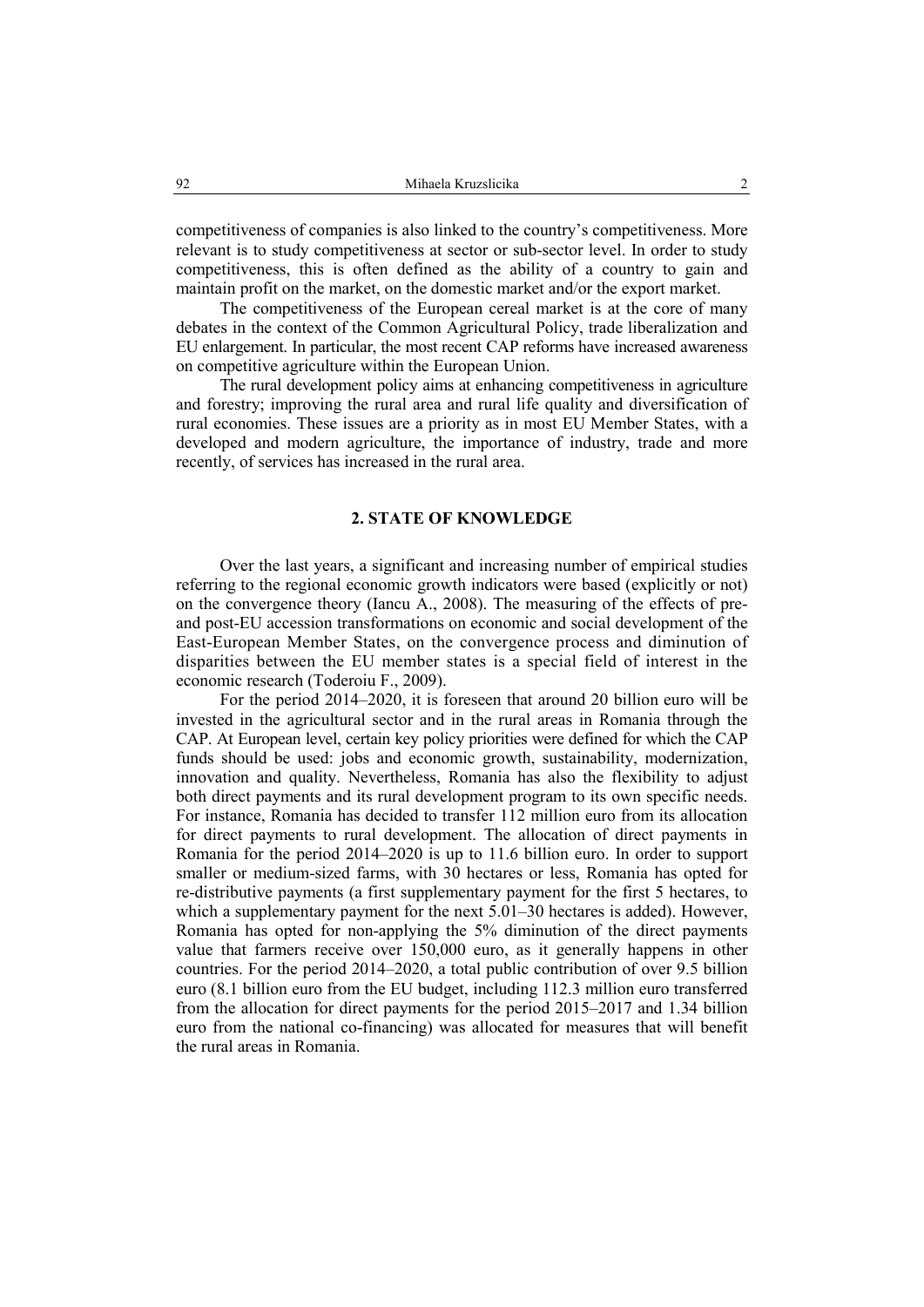Romania's national rural development program 2014–2020 is based on the following priorities:

- competitiveness improvement in the agri-food sector;
- ecosystem preservation and efficient utilization of natural resources;
- fostering the economic and social revitalization of rural areas.

In the period 2007–2013, CAP invested more than 10 billion euro in the agricultural sector and in the rural areas in Romania to stabilize farmers' incomes, to modernize and increase farm sustainability in Romania and to supply safe, quality food at accessible prices to its citizens.

## **3. MATERIAL AND METHODS**

The paper tries to identify the problems and blockages in the evolution towards the European competitive agriculture model and on this basis to outline some ways of action towards the strengthening of the competitive position of Romania's agriculture, and also to highlight the effects of CAP measures to enhance competitiveness on the cereal chain in Romania.

In order to define and delimit the subject of our investigation, we made a review of the literature to identify specific materials, books, articles and other documents that have been published.

The data on areas, production and average yields in cereals, average consumption per capita, prices in Romania and trade, as well as on farm size were supplied from the National Institute of Statistics, the Ministry of Agriculture and Rural Development and Farm Accountancy Data Network (FADN). For international comparisons we have used and processed EUROSTAT data, as well as international databases from the United States Department of Agriculture, Foreign Agricultural Service, Office of Global Analysis, General Directorate for Agriculture and Rural Development of the European Commission (DG AGRI), Farm Accountancy Data Network (FADN), FAO and from other web-sites.

In the paper we use data series for a 10-year period (2008–2017). Comparisons are made between Romania and some EU countries producing cereals, for example countries with low volatility (France, Germany), countries with economic policies that are quite similar to our country's. At the end of the paper a few conclusions are drawn on the effects of the CAP measures enhancing competitiveness on the cereal chain in Romania.

## **4. RESULTS AND DISCUSSIONS**

**European context.** The total EU cereal production in the period 2007–2017 increased by 18%, while in Romania cereal production increased more than 2.5 times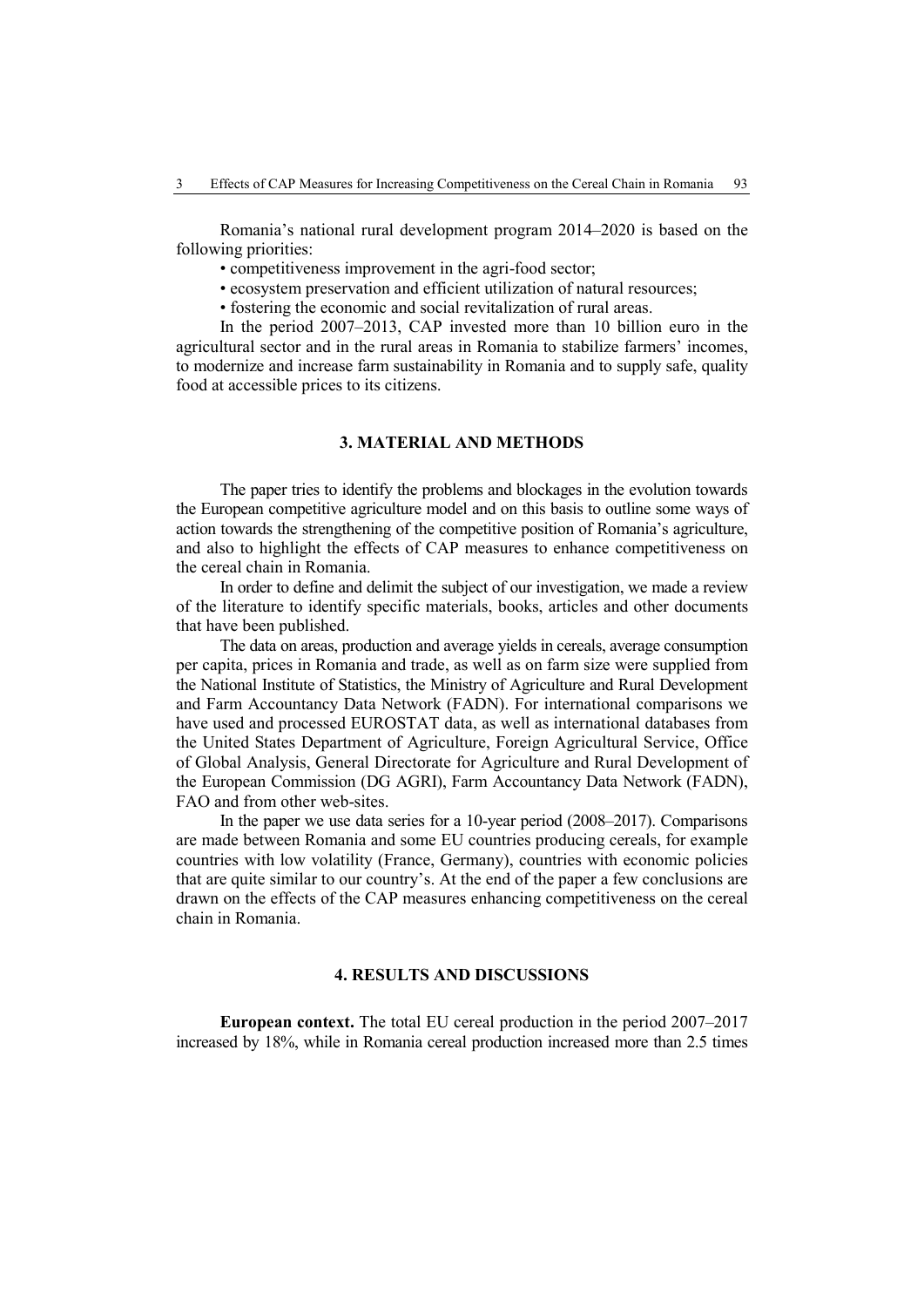mainly due to the increase of average yields. The average yields per hectare in cereals, though on the rise, are still low compared to the EU average; it is only in the year 2017 that the average cereal yield was closer to 94.5% of that in EU-28. Nevertheless, we must mention that in the year 2007 the lowest cereal production in the last 17 years was obtained, due to the unfavourable weather conditions, as we can see in Figure 1. Romania ranks  $8<sup>th</sup>$  in the EU in terms of its cereal production, while in the year 2017 it ranked  $4<sup>th</sup>$  in the EU. This happens in the context in which the area cultivated with cereals was maintained relatively constant in the period 2007–2017. Romania ranked  $5<sup>th</sup>$  in terms of the area cultivated with wheat, but it ranked  $1<sup>st</sup>$  by area cultivated with maize, and the rank was maintained over the entire period 2007–2017.

In Romania, the average wheat yield production was 50% of the EU average cereal yield in the period 2007–2009, and the average wheat yield increase was not at the EU rate, so that in the period 2012–2015 the average wheat yield was only 42% of the EU average. The average maize yield increased more significantly, so that in the period 2007–2009 it accounted for 36% of the EU-28 average, to reach 53% of the EU-28 average in the period 2013–2015 (Table 1).

In the year 2017, the cereal production value of the EU totalled 46 billion euro, out of which wheat represented 51% and maize 21%. The first five producers in EU-28 obtain 67% of the total wheat production value and 71% of the maize production value.

|                             |               | 2007-2009                                 |             |                        | 2010-2012 |                      |                                   | 2013-2016 |                      |                    |
|-----------------------------|---------------|-------------------------------------------|-------------|------------------------|-----------|----------------------|-----------------------------------|-----------|----------------------|--------------------|
|                             | MU            | <b>Average</b><br>Romania average in EU28 | <b>EU28</b> | <b>Ranking Average</b> | <b>RO</b> | <b>EU28</b><br>avrg. | <b>Ranking Average</b><br>in EU28 | <b>RO</b> | <b>EU28</b><br>avrg. | Ranking<br>in EU28 |
| Total cereal<br>production  | mill.<br>tons | 5208                                      | 59546       | 5                      | 5236      | 57124                | 5                                 | 5456      | 56685                | 5                  |
| Wheat<br>production         |               | 2078                                      | 25850       | 4                      | 2036      | 25936                | 5                                 | 2115      | 26094                | 5                  |
| Maize<br>production         |               | 2435                                      | 8765        | 1                      | 2473      | 9156                 | 1                                 | 2556      | 9301                 | 1                  |
| Average<br>cereal yield     | kg/ha         | 2500                                      | 4900        | 26                     | 3200      | 5100                 | 24                                | 3400      | 5100                 | 22                 |
| Average<br>wheat yield      |               | 2500                                      | 5000        | 25                     | 2400      | 4900                 | 24                                | 2400      | 5000                 | 24                 |
| Average<br>maize vield      |               | 2700                                      | 7500        | $20*$                  | 3700      | 8000                 | 22                                | 4100      | 8100                 | 21                 |
| Total area<br>under cereals | thou<br>ha    | 13171                                     | 291468      | 8                      | 16793     | 286739               | 7                                 | 21005     | 314413               | 6                  |
| Wheat area                  |               | 5143                                      | 136099      | 8                      | 6080      | 137113               | 7                                 | 7819      | 149415               | 5                  |
| Maize area                  |               | 6559                                      | 58675       | 4                      | 8904      | 63487                | $\overline{2}$                    | 9578      | 63583                | $\overline{2}$     |

*Table 1* 

Cereals – area, average yield and total production

*Source*: Calculations by Eurostat [apro\_acs\_a].

Without Denmark and Great Britain, which did not report the maize production in 2007–2009.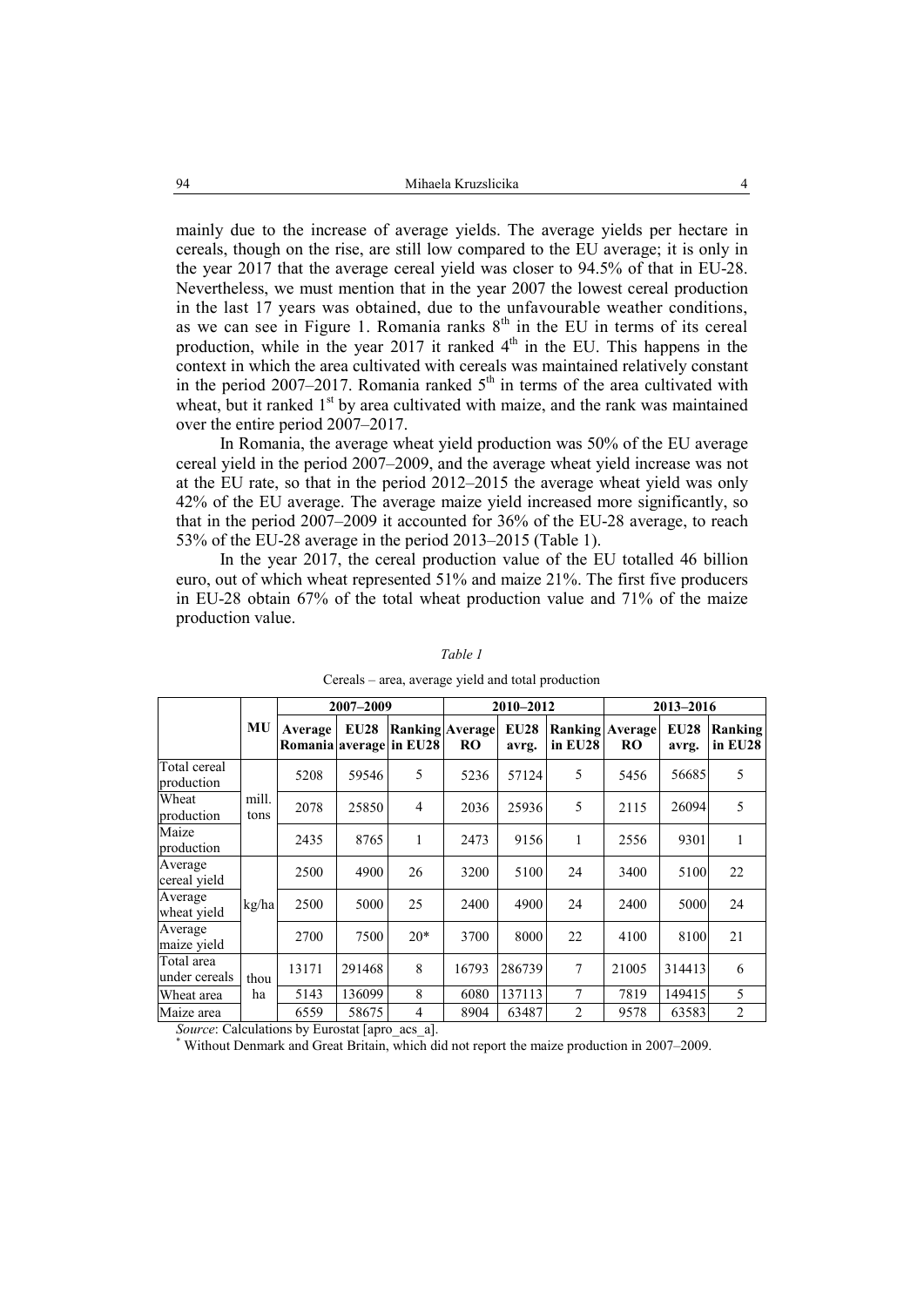These results reveal a very high degree of cereal production concentration. The value of the Romanian cereals production in the year 2017 was 4.2 billion euro, out of which wheat accounted for 34.2 % and maize 54%. By the value of cereals production, Romania ranks 3<sup>rd</sup> in the EU. With a value of wheat production of 1.43 billion euro, Romania ranks  $6<sup>th</sup>$  in the EU, while in maize it ranks  $1<sup>st</sup>$ , with 2.26 billion euro.

The total wheat production in the year 2015 in EU-28 was 152.3 million tons, Romania ranking  $6<sup>th</sup>$  with 9.8 million tons; by comparison, France ranked  $1<sup>st</sup>$  in the EU, with 38.7 million tons. The low average yields per hectare in Romania's case compared to the great cereal producers in the EU are caused, on the one hand, by the extreme weather conditions, such as: drought, floods or frost, as well as by the lack of efficient breeding measures, through the development of irrigation systems mainly in the areas that are mostly exposed to drought effects. We must also have in view some other measures that should result in higher average yields per hectare, such as: increase of performant tractor and agricultural machinery fleet, optimization of fertilization application and pests control practices, as well as the selection of hybrids to ensure higher resistance to the external environmental factors and pests. Another cause of the low average yields is the very high land fragmentation.

**The present situation in Romania.** In Romania, the area under cereals totalled 5486.9 thousand hectares in 2016, out of which 39% were cultivated with wheat, 47% with maize, 5% with barley, 3% with oats and 5% by other cereals. The cultivated areas remained somehow constant, with smaller variations after the year 2007, while the average yields had an increasing trend, which is also reflected in the total wheat productions obtained (Fig. 1). The dependence of yields on the weather conditions made the cereal production present important variations, in the period under investigation.



*Source*: Tempo-online data, NIS 2016 and DG AGRI 2016 data.

Figure 1. Evolution of areas under cereals and cereal production in Romania.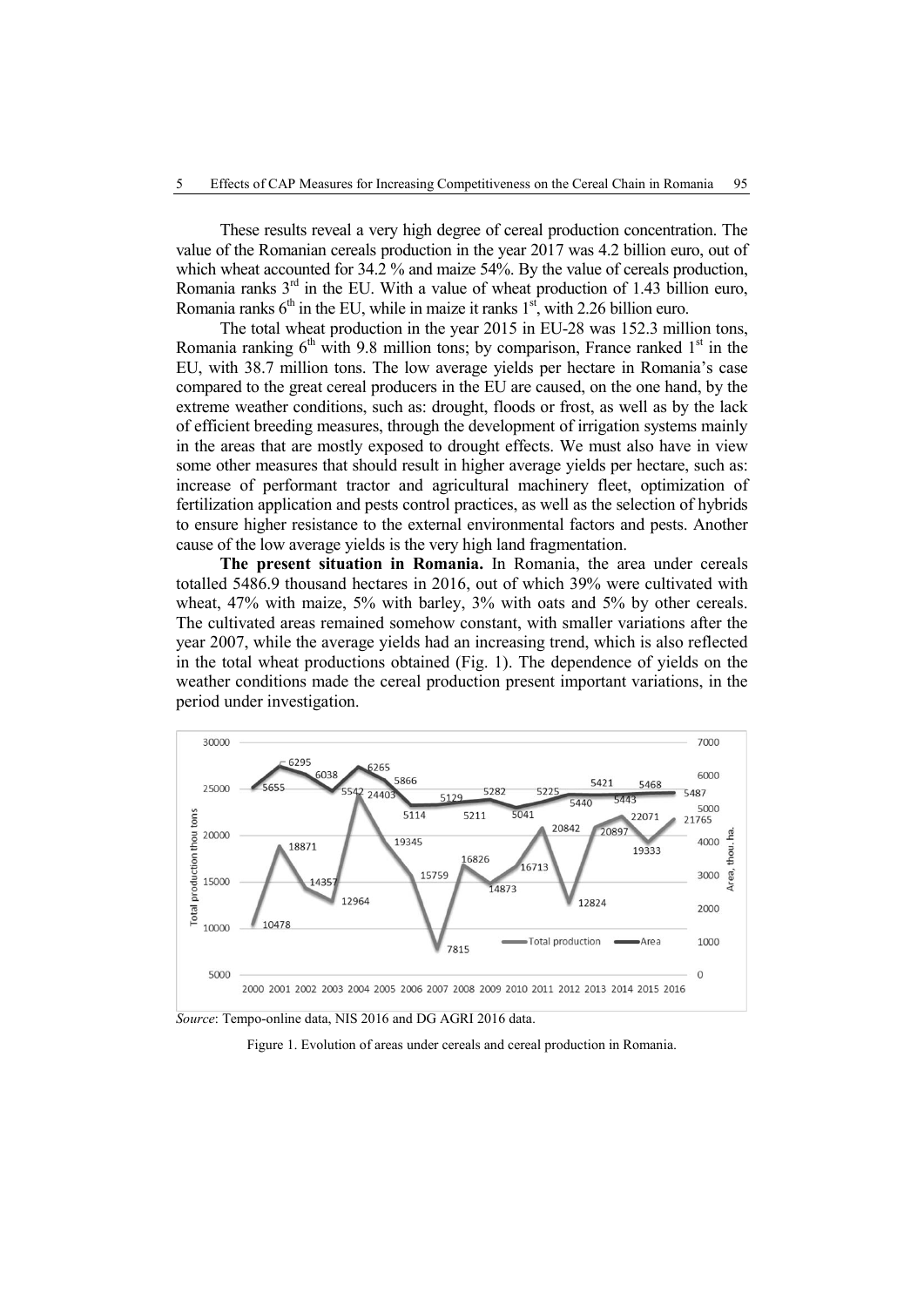In terms of cereal farm structure by size classes, in Romania, we can notice a constant tendency for land consolidation into medium-sized farms (20–99.9 ha) and into large-sized farms, of over 100 ha. Thus, the number of medium and large-sized wheat farms increased by 14.5% and by 56.4% respectively in the period 2003–2013, while the operated areas increased by 37.6% on the medium-sized farms and by 44.3% on the large farms.

At the same time, significant increases were noticed of farms specialized in growing maize in the period 2007–2013, by 18.8% in medium-sized farms and 60.6% in the large farms; the maize areas also increased by 82.8% and by 100.3% respectively on the large-sized farms.

It is easy to understand that the average yields per hectare are much higher in the case of consolidated land areas, on the farms with large land areas, due to centralized management, to hiring experts, to a better technical endowment than in the case of small farms; these large farms have easier access to investment credits used for technological revamping and for storage facilities, obtaining a higher value added. On the other hand, the pre-accession funds (SAPARD) and subsequently the National Rural Development Program, facilitated the acquisition of performant agricultural machinery alongside with the know-how transfer, finally leading to land consolidation into medium and large-sized farms.

The economic performance also positively correlates with the economic size of farms, so that a farm from the class smaller than 2000 euro averagely produces a value of 2709 euro/year per one work unit, while a farm producing 500000 euro creates 59740 euro/year per one work unit on the average, 22 times more than a small farm. This fact is explained by the high technologization level of the large farms, as it results from the calculations based on Eurostat statistics. Labour productivity has increased in all classes of economic size, but by different percentages. The highest increased was noticed on the farms from the class 500000 euro and over (by 110%). In the period under investigation, 2005–2017, there was a trend of production concentration into large-sized farms, as revealed by all the investigated indicators.

**Prices.** The average producer price for wheat, in the period 2000–2017 (Fig. 2) oscillated in relation to the domestic market conditions (e.g. limited supply because of the unfavourable weather conditions) and to the world market price evolution. While in the period 2000–2007 there were significant differences between the prices practiced in Romania and the EU prices, our country's accession to the EU and also the cereal surplus destined to export resulted in the removal of these gaps. This can be noticed both in wheat and maize crops (Fig. 3).

**Self-sufficiency.** Cereals are part of the group of products in which selfsufficiency degree was reached starting with the year 2005; 2007 is the only year when the self-sufficiency level was under 100%, as production in that year was severely affected by drought. Self-sufficiency in wheat and maize had a steady increasing trend, with maximum values for wheat in the year 2016, namely 225%,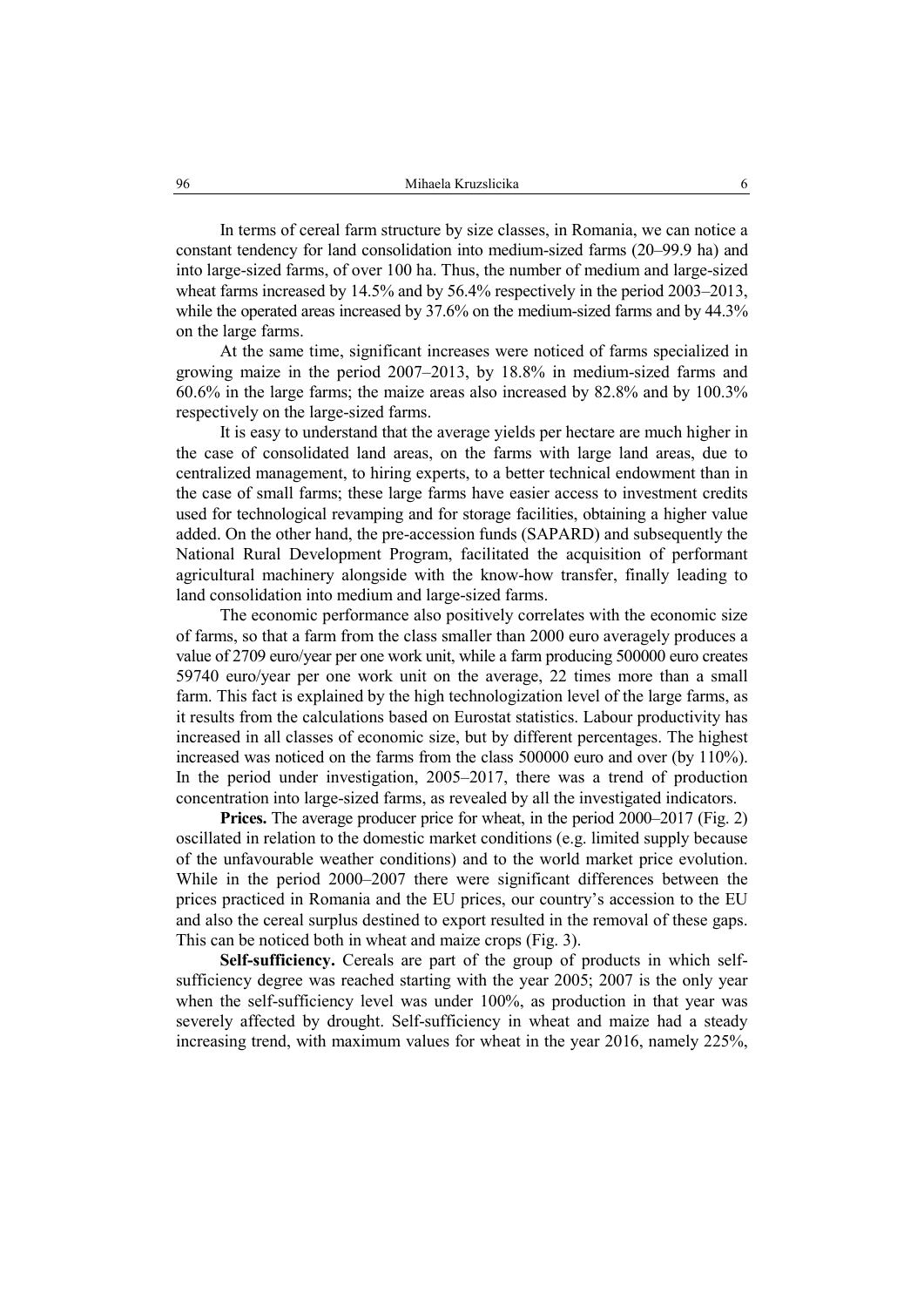and for maize in the year 2015, with 144%. For the total cereal group, the same trend is maintained, with maximum 163% in the year 2014 (Fig. 4).



*Source*: Eurostat [apri\_ap\_crpouta].





*Source*: Eurostat [apri\_ap\_crpouta].

Figure 3. Average maize producer price, in the period 2000–2017.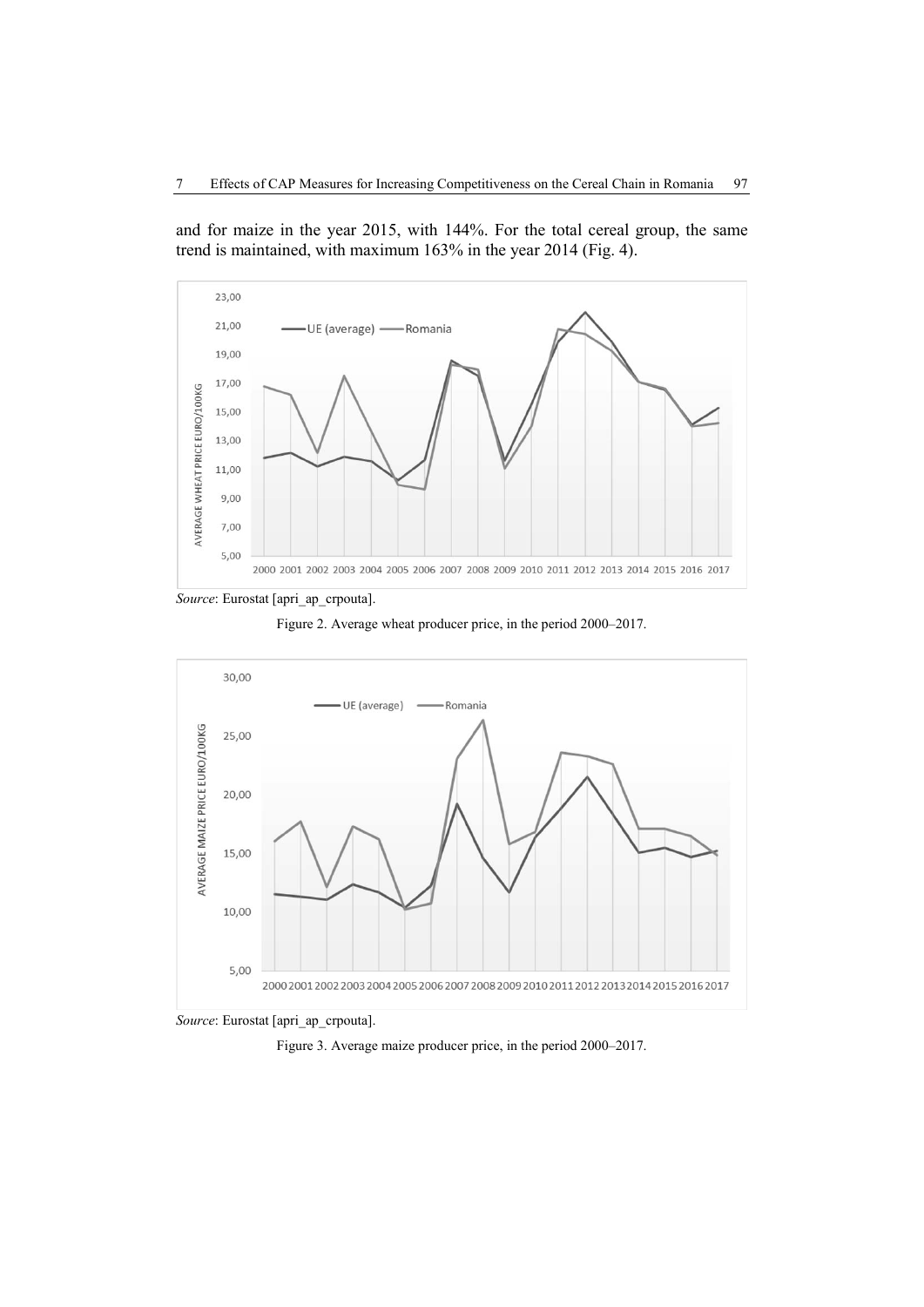



Figure 4. Self-sufficiency degree in cereals and cereal products, in the period 2002–2016.

Per total cereals, the domestic availabilities for consumption had a decreasing trend in the period 2000–2016. Once self-sufficiency was reached, under the background of a tendency to limit the cereal imports and of significant cereal export increase, mainly in the period 2007–2016, the domestic consumption availabilities decreased. The human cereal consumption is relatively constant, at 158 kg/capita/year on the average; the availability for human consumption had small variations in the period 2000–2016, the average being 4416 thousand tons. The net average annual wheat consumption per capita decreased by 14% since 2000, to 122 kg/capita/year in the year 2016.

At the same time, small variations are noticed in the case of cereal seeds for planting, these being correlated with the areas on which this type of crop is cultivated; as these have small variation coefficients, they generate a relatively constant consumption. An increasing tendency is noticed in the cereal quantities destined to industrial processing; in the year 2016, 731 thousand tons went to processing, which represented an increase by 133% compared to the year 2000.

The significant variations of consumption availabilities, mainly caused by environmental factors, are taken over by animal feed consumption. Maize has a significant share in cereal feed consumption, accounting for 84.4% of total consumption of feed cereals, while wheat accounts for 9.1%. Maize consumption per capita had a slightly increasing trend in the investigated period, with 30 kg/capita/year in 2016.

**Cereal import and export.** In the period 2000–2007, the cereal trade balance fluctuated, with deficits (in the year 2003: –289.6 million euro; in the year 2004: –177.7 million euro and in 2007: –118.8 million euro), also resulting from the contraction of domestic supply caused by unfavourable weather conditions, but also with surpluses, the highest surplus being reached in the year 2006, i.e. 84.2 million euro.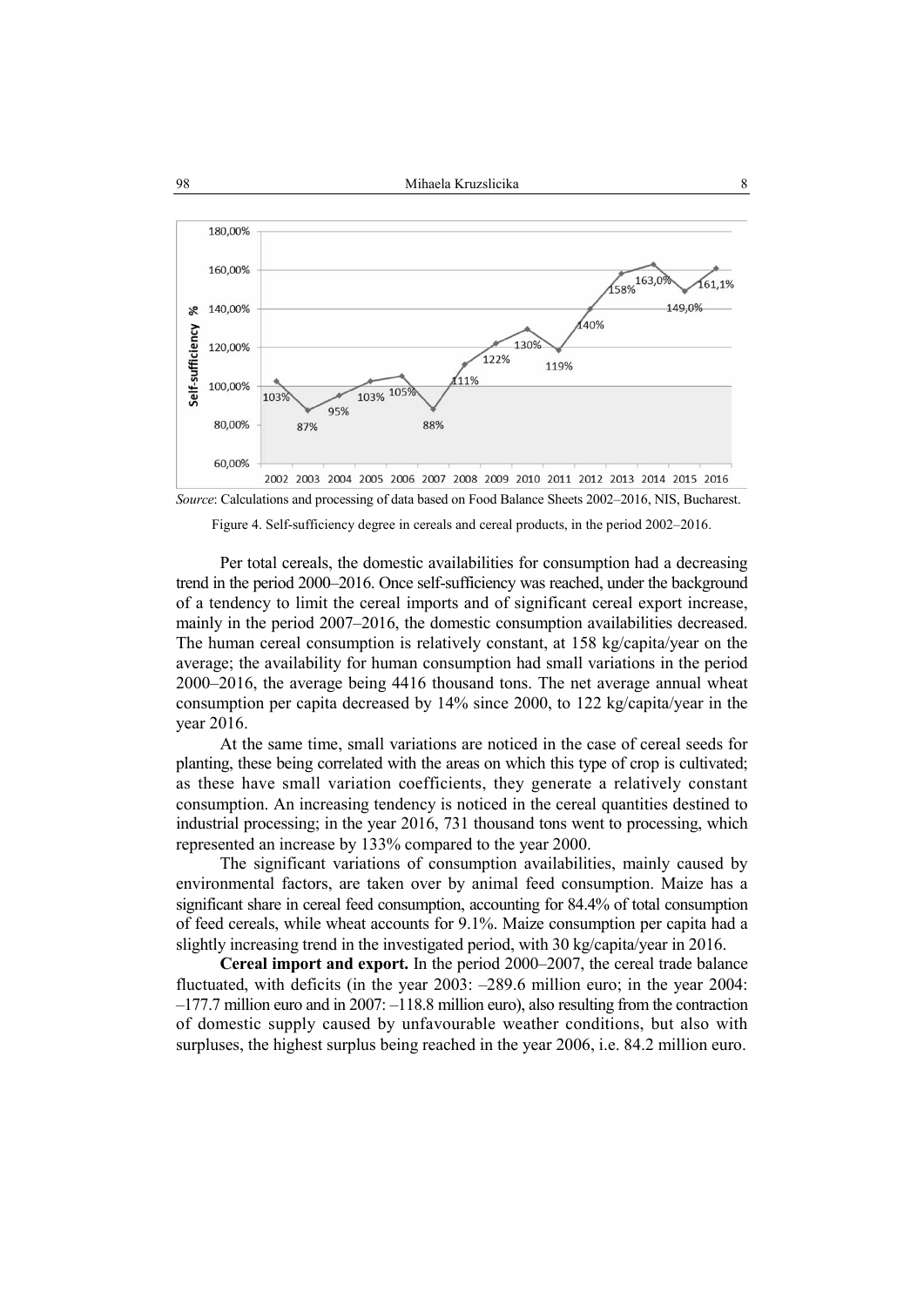Starting with the year 2008, the trade balance was positive, shifting from a deficit of 118.8 million euro to a surplus, on the rise throughout the investigated period. In the year 2014, the surplus reached 1.7 billion euro. Together with the intra-community market liberalization, trade has intensified and its structure was modified. Thus, while in the period 2000–2007 the intra-community imports did not exceed 60%, after 2008 these were around 93%. Exports to the European Union market diminished starting with the year 2007, from 62% in 2007 to 38.6% in 2017, the main markets for cereals being the extra-Community markets, i.e. North-African and Oriental market. Romania has a competitive advantage at export on these two markets due to low transport costs.

The trade balances for wheat and maize are positive, with an obvious increasing trend in the period 2008–2015, the surplus in total cereals being 1.5 billion euro in 2016 and 1.547 billion euro in 2017 (Fig. 5).



Source: processing of data from COMEXT database, \* Code 10: Cereals.

Wheat imports from the intra-Community market had an yearly average percentage of 94% in the period 2008–2015, with a maximum of 97% in the years 2008, 2009 and 2014. In general, our country imports planting wheat seeds from the intra-Community area. Wheat export structure also changed, the extra-community/ intra-community export ratio being reversed. While in the period 2000–2007, exports to

Figure 5. Import, export and trade balance in the trade with cereals, 2000–2017.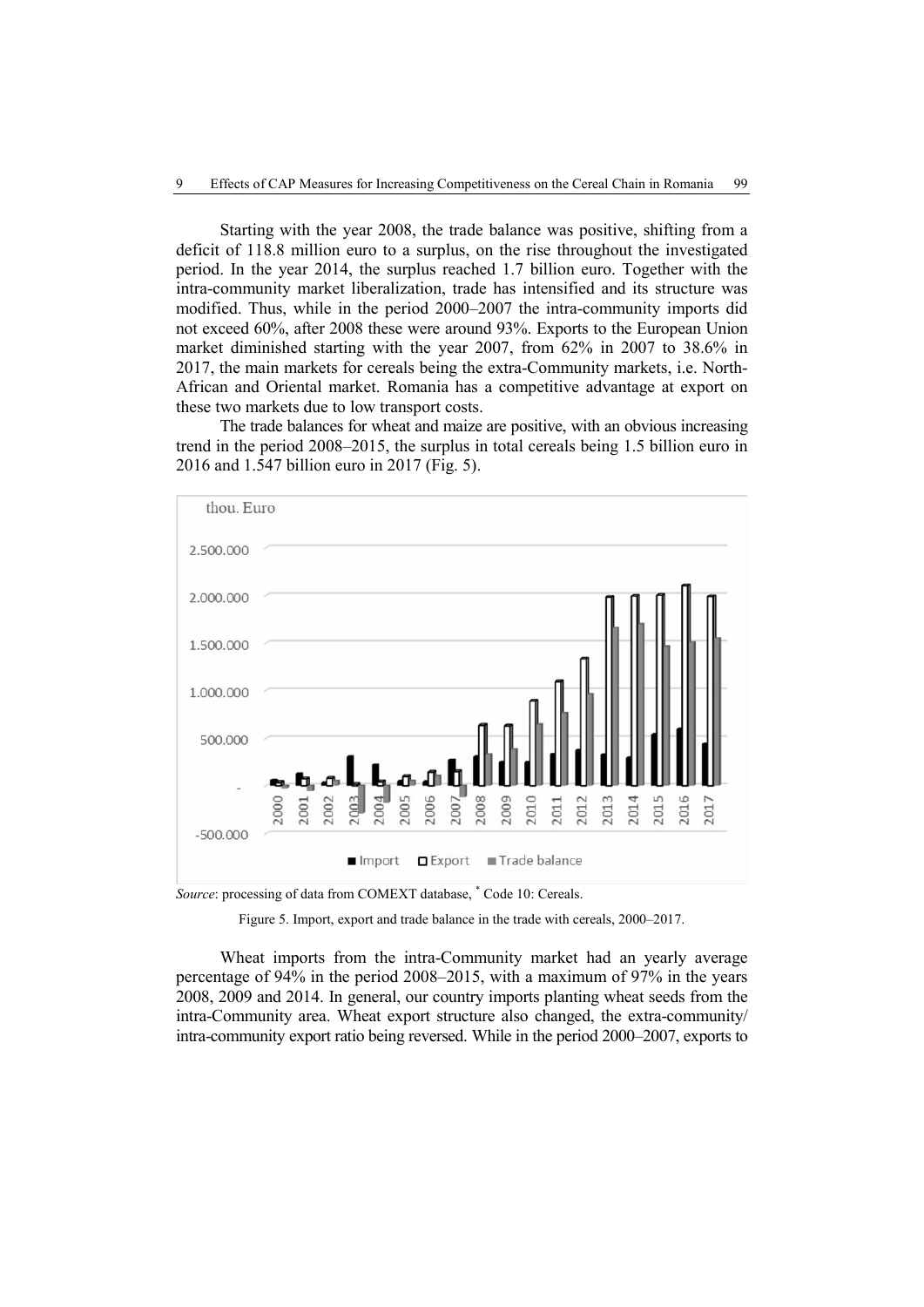the EU accounted for 64%, in the period 2008–2015 they were down to 36%. In value terms, trade has grown significantly in the period 2008–2015, with an annual average value of 550.3 million euro, with peaks in the years 2013 (976.9 million euro) and 2014 (959.3 million euro) as against 2000–2007, when the annual average was 33.04 million euro (own calculations based on COMEXT).

**Number and dynamics of farms specialized in cereal crops.** At national level, the structure of farms specialized in cereal crops suffered important changes in the period 2005–2016; a decline in the case of small-sized farms was noticed, while in the medium and large-sized farms a constant increase was noticed under all aspects: number, utilized agricultural area, standard output and annual work units.

The EU accession brought about, together with the advantage of having an easier access to new markets, technologies that had been tested in the member states, alongside with the free circulation of citizens from the member states. This resulted in an intense workforce migration phenomenon from Romania to the EU developed countries. The main factors involved in the dynamics of farms are technological factors, labour force dynamics either in the sense of work force migration to other industrial branches or its increase within the same industry to increase efficiency, political, demographic, sociological factors, managerial or economic capacity such as: market structure or the overall economic environment (Zimmerman et al. 2009). These factors do not exclude each other, and their mixed influence determines the main changes in the farm structure dynamics.

In Romania's case, beside the above mentioned factors, a particular important event with structural implications was the accession to the EU; these implications affected both the demographic changes through the opening of new perspectives for the Romanian citizens to migrate from the less-favoured areas to the urban areas, while another important part of the population chose to migrate to EU countries for work. Similar situations were also noticed in other ex-communist countries. The natural increase of the population, with a decreasing trend in the period 1990–2017, also had significant differences between the urban and the rural areas. Thus, the negative natural population increase of  $-4.4$  persons/1000 inhabitants, in the period 2005–2017, also contributed to the de-population of the rural areas, putting pressure on subsistence farm sustainability and making it difficult to find local labour force for the farms. Yet, together with the migration of the population, there was also a strong capital flow to our country. The dynamics in this sector was very volatile, through the inflows and outflows of capital, labour force and technologies.

By analyzing the farm dynamics at national level in the period 2005–2016, it can be noticed that not only the migration of labour force can be responsible for the diminution of the number of small-sized farms, but we must have in view some other factors as well, namely the effects of the economic crisis of the year 2008 and also the drought of 2007, which largely affected the small farms. The lack of adequate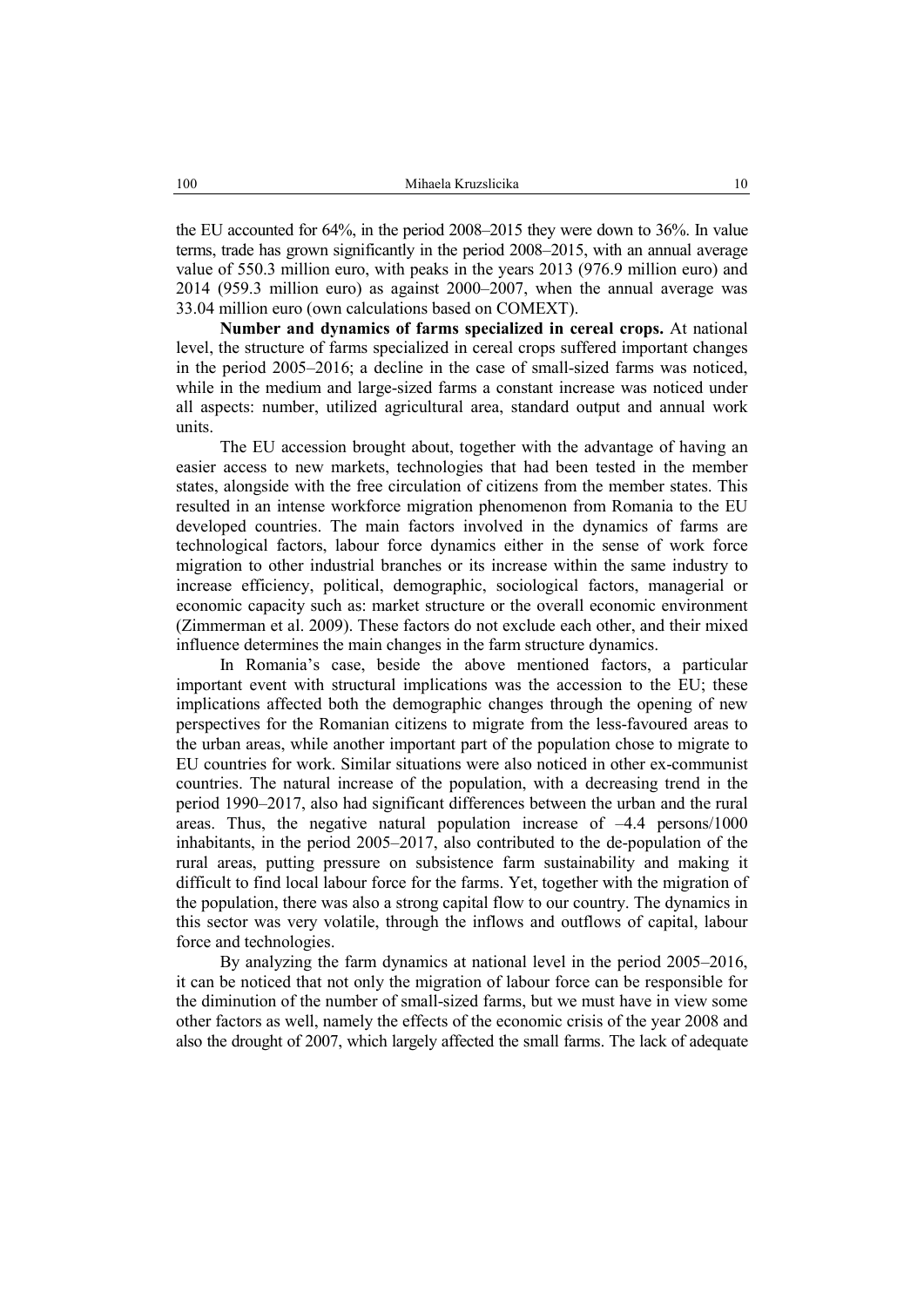financial means and the difficult access to crediting instruments determined many small businesses, including farming businesses, to go bankrupt or led to the decision to sell the business with all its related production means.

After processing the Eurostat data (Table 2), we found out that out of the total number of farms specialized in cereals crops, at national level at present, 61% are farms with utilized agricultural area (UAA) under 2 ha, 26% with 2–4.9 ha UAA and 7% farms with 5–9.9 ha UAA. The farms with UAA bigger than 20 ha account for 3.3% of total.

#### *Table 2*

Structure of farms specialized in cereal production by utilized agricultural area (hectares)

| <b>Farms</b>         | 2005    | 2007    | 2010    | 2013    | 2016    |
|----------------------|---------|---------|---------|---------|---------|
| Very small: $<$ 2 ha | 273860  | 229230  | 177030  | 209850  | 249570  |
| Small: $2-20$ ha     | 891000  | 755330  | 375330  | 550390  | 679410  |
| Medium: $20-100$ ha  | 228600  | 235690  | 372440  | 398330  | 335900  |
| Large: over 100 ha   | 2251870 | 2394830 | 3420220 | 3564070 | 3464150 |
| Total                | 3645330 | 3615080 | 4345020 | 4722640 | 4729030 |

Source: Own calculations based on Eurostat [ef m farmleg].

As regards the evolution of areas, we can notice an increase of total area by about 30% nationwide, in the period 2005–2016. Although in the farms with UAA smaller than 2 hectares a significant decrease was noticed in the period 2007–2010, at present, the area under cereals represents 91% of the area in the year 2005. A significant decrease of areas was also noticed in the very small-sized farms category.

These evolutions show that although small farms faced difficulties caused both by the economic crisis, extreme weather phenomena and lack of labour force, through a reconsideration of the management plan, a better allocation of available resources, by access to the European funds for both support to the current activity and modernization of farms, the farms that could resist have also managed to increase their efficiency. To support the small farms, Measure 141 "Support to semi-subsistence farms" was implemented, over 75% of the beneficiaries of this measure being farms smaller than 5 ha.

The very high land fragmentation on the small farms, small farmers' reluctance to establish producer association (most often subsistence or semi-subsistence farmers), are limiting factors to their access to the necessary finance to buy agricultural machinery, performant technologies or high quality seeds, in their case the standard output/AWU ratio being very low, around 3500 euro/AWU/year.

These farms, mainly small family farms, receive support from NRDP under incentive measures for farm modernization (Measure 4.1 "Investments in agricultural holdings") as well as for the diversification of incomes through non-agricultural activities (Measure 6.2 "Business start-up aid for non-agricultural activities in rural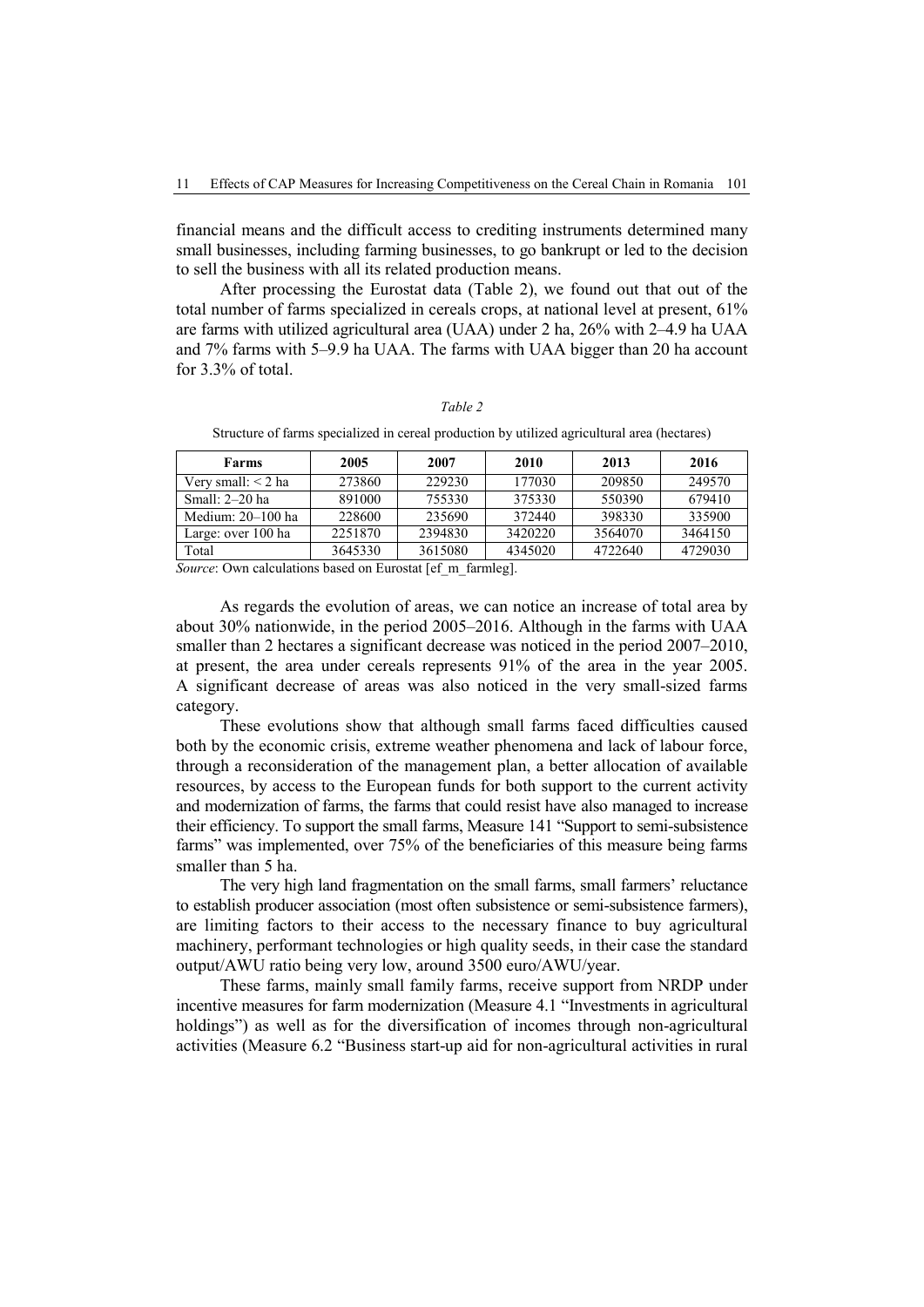areas") or for the development of current activities (Measure 6.3 "Support to small farm development").

Romania's accession to the EU has also contributed to the decline in the number of small farms. The liberalization of the capital, goods and services has resulted in the increase of the number of EU investors, who developed businesses in the farming sector in Romania. At the same time, we can notice the tendency for land consolidation into medium and large-sized farms, alongside with a significant increase in number of these farms; the highest increase was in the category of farms over 100 ha, by 53.8% compared to their number in 2005. Significant increases were also noticed in the categories of farms with 30–49.9 ha UAA (52.1%) or 50–99 ha UAA (34.5%). The highest increase was in the category 100 ha and over, by 66.67% at the end of the investigated period (Fig. 6).



*Source*: Own calculations based on Eurostat [ef\_m\_farmleg].

Figure 6. Distribution of areas across regions by farm size classes.

The large-sized farms, which had enough finance or easier access to the crediting instruments, developed even under crisis conditions, buying land at prices that were lower compared to the prices before the crisis.

An important role in overcoming the crisis effects was the accession to the EU and the elaboration of the National Rural Development Program 2007–2013, which, through the adopted measures targeting different categories of economic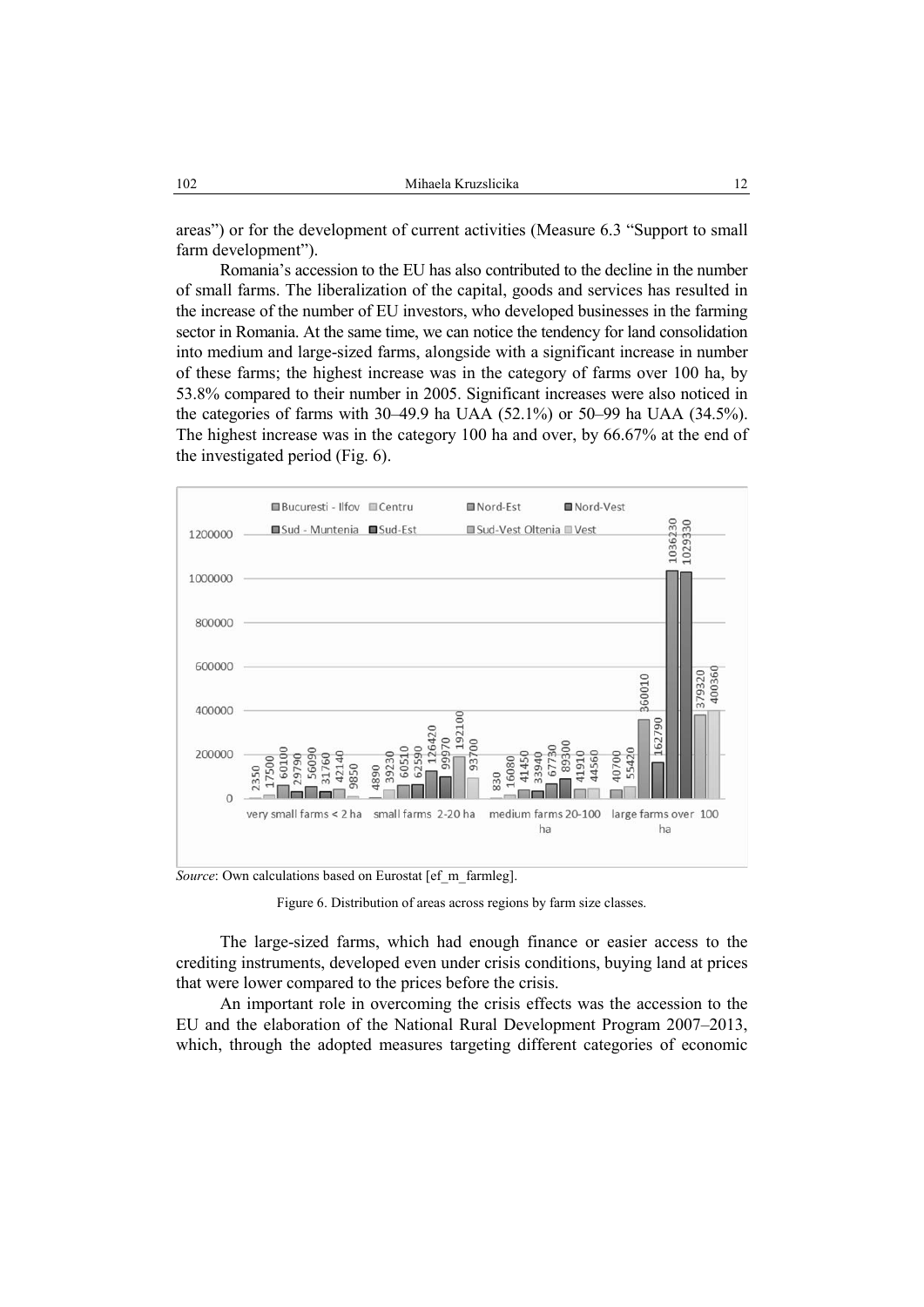operators, led, for example, to farm modernization by the purchase of performant machinery and technologies (Measure 121 "Modernization of agricultural holdings").

Across regions, we can notice that the largest land areas are operated by the large-sized farms. The largest areas are found in the regions South-East, South-Muntenia and West, as we can see in Fig. 6.

Following the pattern of a strong decreasing trend of the number of farms with UAA between 2 ha and 19.9 ha in the period 2007–2010, a decrease of land areas operated by these farms could be noticed, which at present reached about 78% of the area in the reference year 2005 (Table 3).

# Standard output (SO)/Annual work unit (AWU) and the growth index, farms specialized in cereals crops

*Table 3* 

| Farms                   | 2005  | 2016  | <b>Growth index</b><br>$2005 = 100$ |
|-------------------------|-------|-------|-------------------------------------|
| very small: $\leq$ 2 ha | 1503  | 2822  | 187,8                               |
| small: $2-20$ ha        | 3441  | 5877  | 170,8                               |
| medium: $20-100$ ha     | 11396 | 21150 | 185,6                               |
| large: over 100 ha      | 26165 | 55211 | 211.0                               |

*Source*: Own calculations based on Eurostat [ef m farmleg].

In order to determine the size classes with the highest efficiency, we calculated the SO/AWU ratio. At national level, the dynamics was positive over the entire investigated period, with an increase of this ratio in all size classes. Analyzing the output dynamics nationwide, we can notice that this constantly increased, mainly due to productivity increase. Although the number of small farms decreased in the period 2005–2016, we can notice a transition trend from small economic sizes to larger economic sizes.

The subsistence farms represent the greatest part of these farms, 91% of these consuming more than 50% of their own production. The greatest number of annual work units is found on these farms. If we look at the dynamics of the medium-sized farms over the period 2005–2016, we can see that although their number decreased together with the other indicators, the SO/AWU continuously increased, although it has very small values compared to those of the farms from higher size categories. The increasing trend of productivity is stronger in the case of large-sized farms. The transition towards higher economic size classes can be noticed in all the farm size classes. Although land fragmentation is still high in the small-sized farms, we can see a land consolidation tendency into medium and large-sized farms. Only the farms with physical size over 100 ha use 71% of the total area under cereals, obtaining over 73% of the total SO of farms specialized in cereal crops; at national level, the SO/AWU is 55210 euro/AWU according to the author's processing of Eurostat data [ef m farmleg].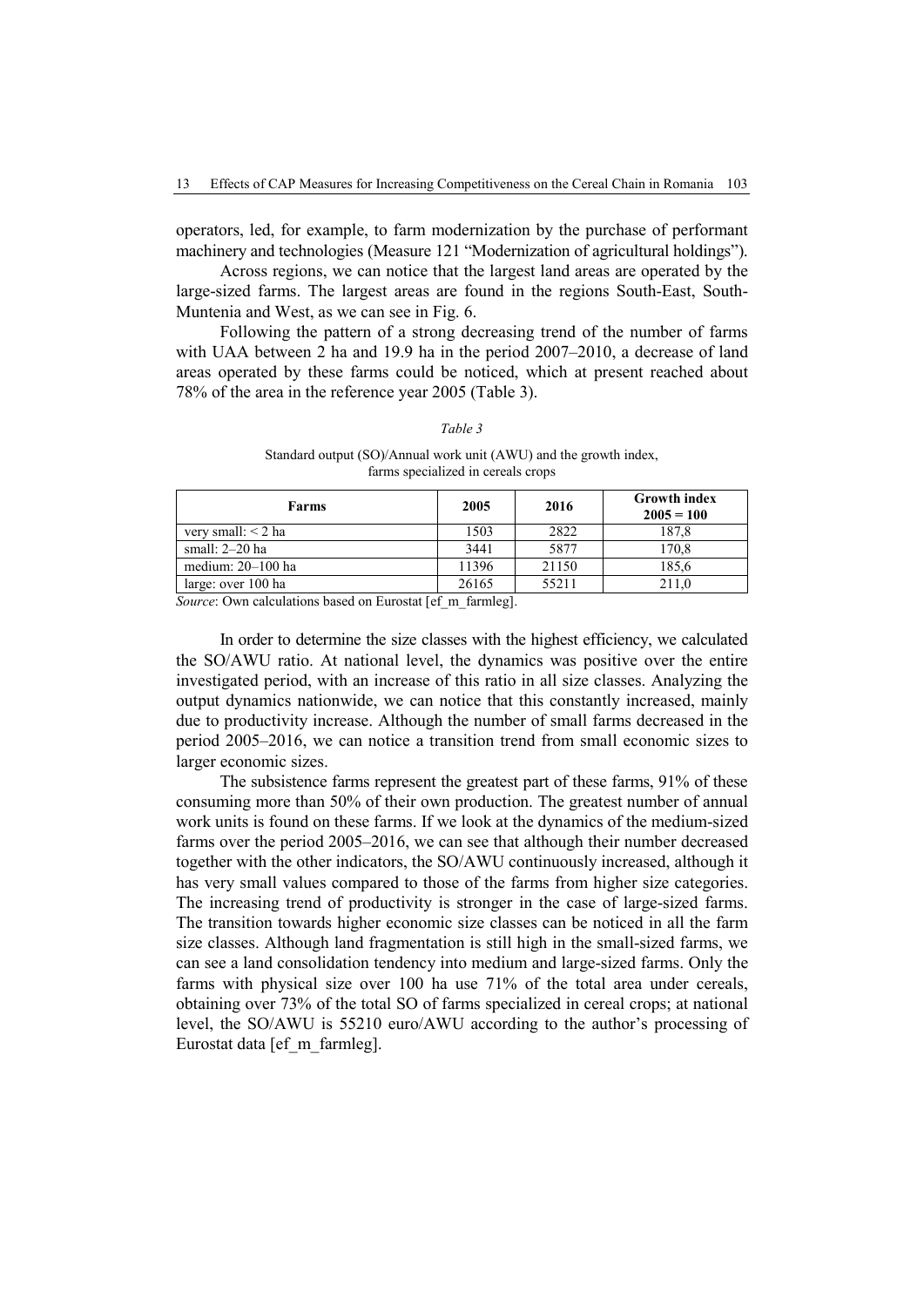**Warehousing.** In order to benefit from higher prices for their cereal crop after the harvesting period, farmers have built storage facilities, like metal silos or warehouses. Thus, the farmers producing over 8–10 thousand tons of cereals prefer to store them on their own storage facilities on the farm. As a rule, these are sized to cover around half of the obtained cereal production. Farmers' demand for installing metal silos on the farm increased with the funding received from the EU through the National Rural Development Program 2007–2013.

That is why at national level there is a surplus of storage spaces for cereals compared to the cereal production obtained each year. In 2016, this surplus accounted for 21%, so that for a total cereal production of 19.3 million tons, the storage capacity was 23.4 million tons, in facilities owned by 4879 authorized economic operators. The cereal warehouse capacity in Romania increased by over 50% compared to the year 1990, from 10.3 million tons to 23.4 million tons at present. Developing the warehouse capacities contributes to productivity increase, as farmers can choose the right moment to sell their products to obtain competitive prices, avoiding the sale of cereals right after harvest when prices are relatively small due to the large supply.

**Support measures.** In the EU pre-accession period, the main financing instrument for the activities in agriculture was SAPARD, this program targeting competitiveness increase and technological revamping through the purchase of performant farm machinery and equipment. The main measure targeting the modernization of cereal farms was Measure 3.1 "Investments in agricultural holdings", sub-Measure Field crops (1,186 approved projects representing 19% of total projects), having mainly in view the procurement of machinery and equipment, with a total allocated value of 112.5 million euro.

After the accession to the EU, through the Rural Development Program 2007– 2013, the cereal sector benefited from funding with a total value of 4111 million euro, as a result of accessing the following measures: (a) Measure 112 "Setting up of young farmers"; 83.7 million euro were allocated under the sub-Measure "Field crops"; (b) Measure 121 "Modernization of agricultural holdings – Field crops" had mainly in view the procurement of machinery and equipment, with a total value of 382.0 million euro; (c) Measure 123 "Adding value to agricultural and forestry products" with a total value of 206.7 thousand euro; (d) Measure 142 "Setting up producer groups – Field crops", with a value of 8.2 million euro.

The farmers who grow cereals have benefited from the following forms of support starting with the year 2007, as a result of the Common Agricultural Policy implementation, such as: Single Area Payment Scheme (SAPS); re-distributive payment; payment for agricultural practices beneficial for the climate and the environment; young farmer payment; small farmer simplified scheme; transitional national aids and state aid for diesel oil. All these forms of support obtained by cereal growers permitted them to better manage the cash flow on the farm and to be able to buy inputs without asking for supplier loan, yet they had the possibility to obtain guarantee letter from APIA for banking loan.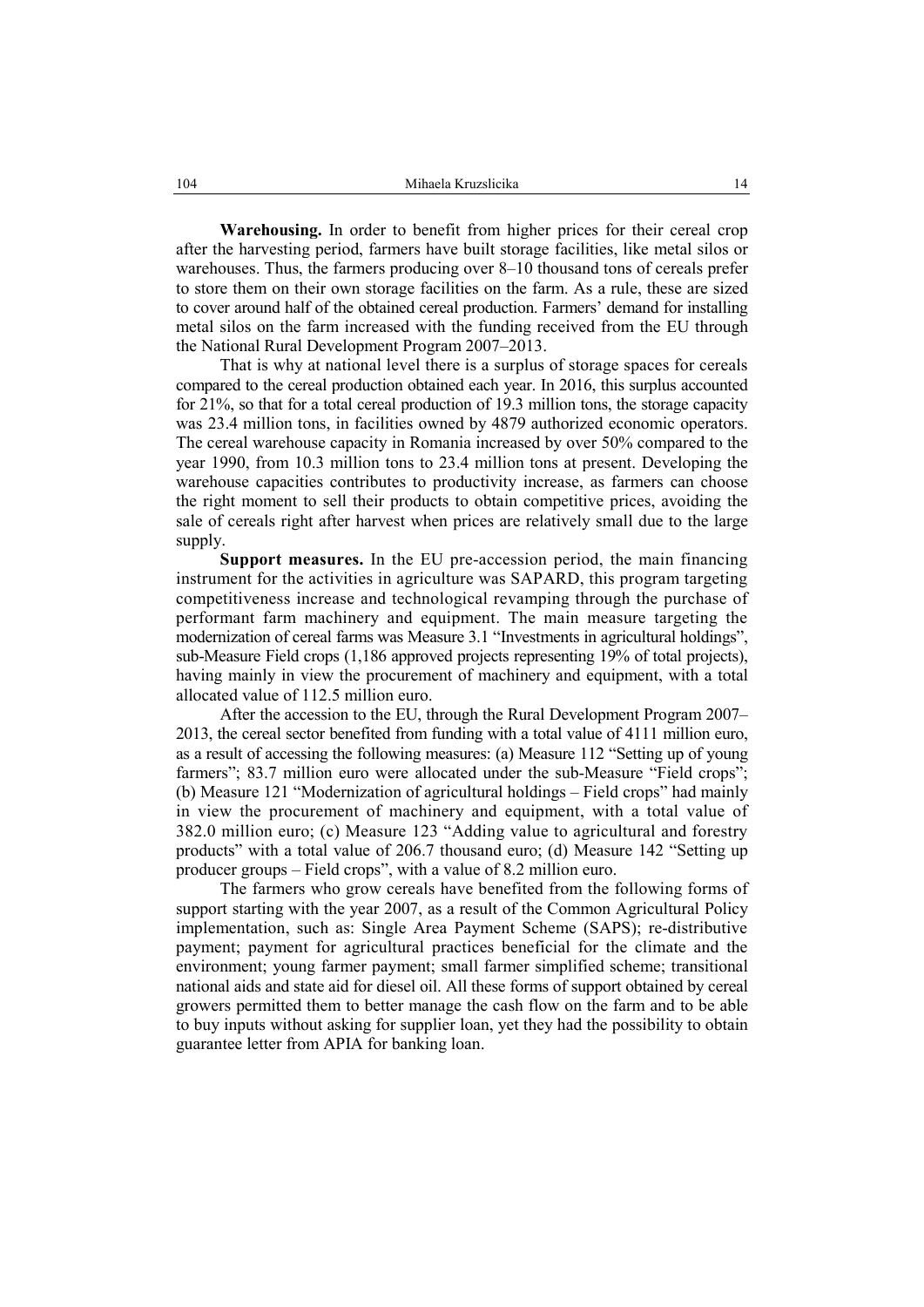The Transitional National Aid (TNA) represents a payment scheme supplementing the SAPS payment and it is made by the Agency of Payments and Intervention in Agriculture (APIA), through the European Agricultural Guarantee Fund (EAGF) having the national budget as funding source. TNA is the only component of subsidies in agriculture that is covered from the national budget, both for the crop and livestock production sectors. Payments are made in national currency (RON) at the at the exchange rate established by the European Central Bank at the end of September each year. The value per hectare of the transitional national aids in the crop production sector is calculated by APIA, based on the amounts established and eligible areas in the databases. The payment under the schemes is made while complying with the general conditions of SAPS scheme and the specific conditions imposed by the European and national laws for the respective crops.

According to the current legislation, transitional national aid (TNA 1), decoupled from production, at a fixed value per hectare, is granted to crop farmers who comply with the provisions of Chapter II from O.M.A.R.D. no. 619/2015, with subsequent amendments and completions, and the conditions foreseen in Art. 33 of the same normative act, who are growing the following arable crops: cereals (common wheat, durum wheat), rye, barley, oats, maize, sorghum, rice, triticale, sweet corn and other cereals), protein crops (peas, beans, fava beans, lupine, lentils, other dry pulses), industrial crops (sunflower, rapeseed, conventional soybean, flax and hemp for fibre, flax for oil, medicinal herbs, other industrial crops), roots (fodder beet, sugar beet), potatoes, vegetables, strawberries, melons, flowers and ornamental plants, fodder crops, seed lots, other crops on arable land.

The value per hectare for the transitional national aid in the crop production sector, TNA 1, respectively for the crops in arable land, paid in the year 2018 for the application year 2017, is 16 euro/ha. Among the arable crops for which transitory national aid is received, we find grain cereals like wheat, rye, barley, two-row barley grain maize, sorghum, rice, other cereals. Payments are made through the European Agricultural Guarantee Fund (EAGF), from the total allocation of 1.8 billion euro. For arable crops, the amount of 110,891,950 euro was distributed for payments in the year 2018. In 2017, for the application year 2016, the transitional national aid for arable crops was decoupled from production, with a value of 17.72035 euro/ha.

#### **5. CONCLUSIONS**

In Romania, the average of the last 25 years shows that over 65% of total arable area is cultivated with cereals, so cereals are the most cultivated crop.

Although the average yields are significantly under those obtained by the great cereal producers in the European Union, after the year 2007 we can notice a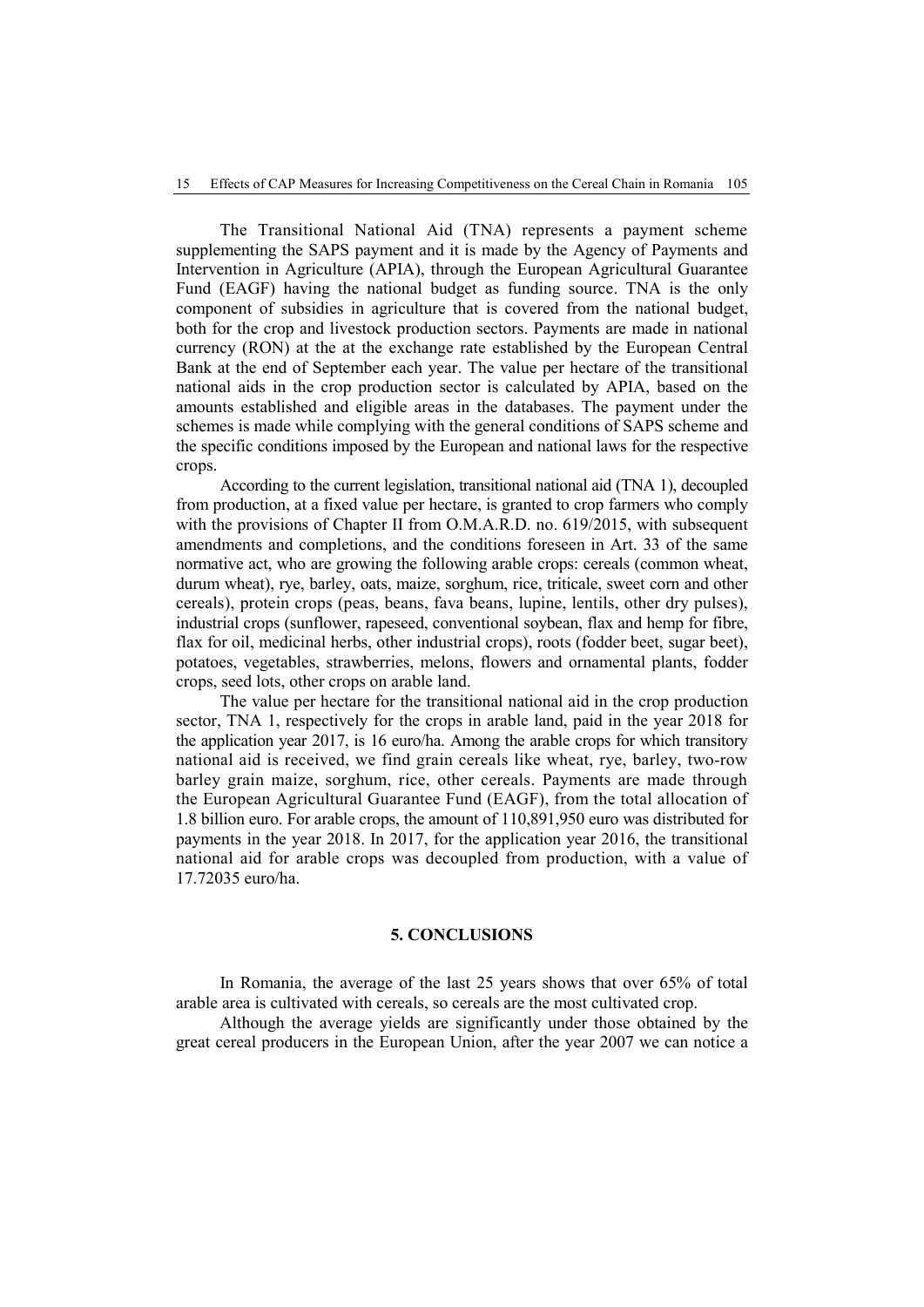constant increasing trend of average yields due to the easier access to technological resources from the Community market, as well as to the land consolidation tendency, these advanced technologies being used more efficiently.

The trend is decreasing in the case of small-sized farms, while the number of medium and large-sized farms increased quite significantly. Even in these conditions, the domestic production of cereals is relatively strongly influenced by weather, by drought in particular, which leads us to the conclusion that effective ways for stimulating irrigation on larger land areas should be found, also taking advantage of the increase in the number of large-sized farms. Labour productivity by economic farm size increased in all economic size classes, yet by different percentages; labour productivity increased more in the case of large farms due to the coherent management of crops and technologies used in cereals crops, the high economic capacity, used for the renewal of the machinery fleet and utilization of high genetic material, but also through the possibility of easier access to European funds for the development of activity.

Accessing the projects under NRDP targeted the attraction of young farmers in the rural area and the modernization of agricultural holdings as well as the establishment of producer groups. These projects also benefitted the economic operators who had in view adding value to their agricultural and forestry products, as well as the subsistence farms.

The foreign trade in cereals was restructured in the period 2007–2017 opposed to the previous period, the trade flows intensified, the cereal trade balance was positive and had an increasing trend starting with the year 2008. Thus, while cereal imports are mainly made from the Community market, the destination of exports are mainly to countries outside the Community area.

Starting with the year 2005, self-sufficiency reached 100% and followed a steady increasing trend. Thus, the higher dynamics of cereal production and the constant decreasing trend of cereal consumption led to a self-sufficiency degree of over 100% starting with the year 2008.

The accession to the EU, through the measures adopted under CAP, determined an increase of competitiveness of farms specialized in cereal crops. In the case of farms with a large economic size, this increase, though significant compared to the year 2005, is still below the European average. Although the standard output is close to the values reported by the big cereal producers in the EU, the big number of annual work units necessary to obtain this output places Romania still on the last places in the EU. The major competitiveness gaps at the moment of Romania's accession to the EU could not be recovered in the period from the accession moment until present, although significant progress has been made in this respect. There is a need to accelerate the convergence towards the average competitiveness level of the EU, while taking into consideration the specific weather conditions and the present re-technologization level of this economic sector.